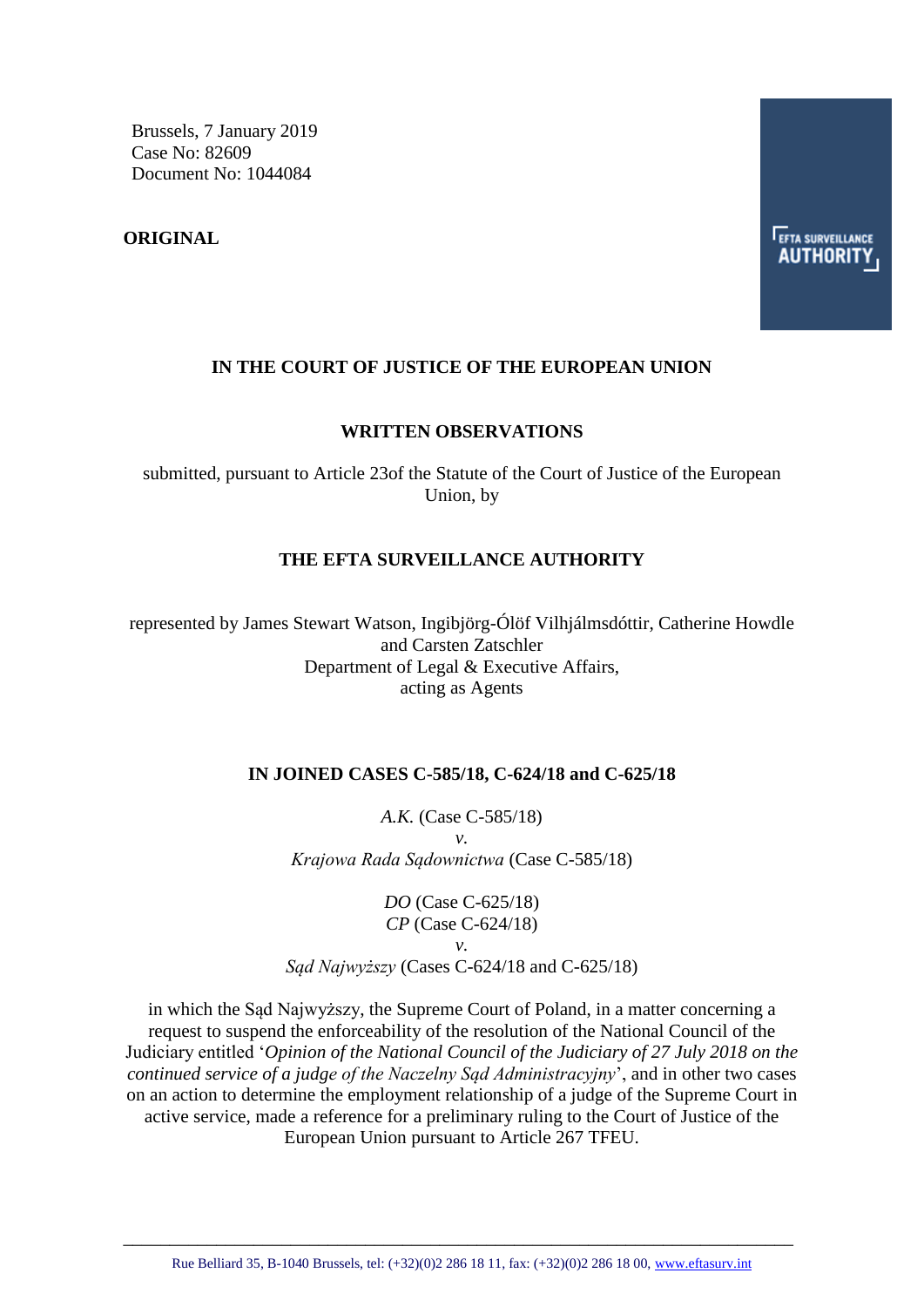# **TABLE OF CONTENTS**

| $\mathbf 1$      |       |                                                                         |  |
|------------------|-------|-------------------------------------------------------------------------|--|
| $\overline{2}$   |       |                                                                         |  |
| 3                |       |                                                                         |  |
|                  | 3.1   |                                                                         |  |
|                  | 3.2   | THE QUESTIONS COMMON TO CASES C-585/18, C-624/18 AND C-625/18  4        |  |
|                  | 3.2.1 | Question 1 of Case C-585/18 and Question 2 of Cases C-624/18 and C-     |  |
|                  |       |                                                                         |  |
|                  | 3.2.2 | Independence of the judiciary: importance for EU and EEA legal order  5 |  |
|                  | 3.2.3 |                                                                         |  |
|                  | 3.2.4 |                                                                         |  |
|                  | 3.2.5 | Question 2 of Case C-585/18 and Question 3 of Cases C-624/18 and C-     |  |
|                  |       |                                                                         |  |
| $\boldsymbol{4}$ |       |                                                                         |  |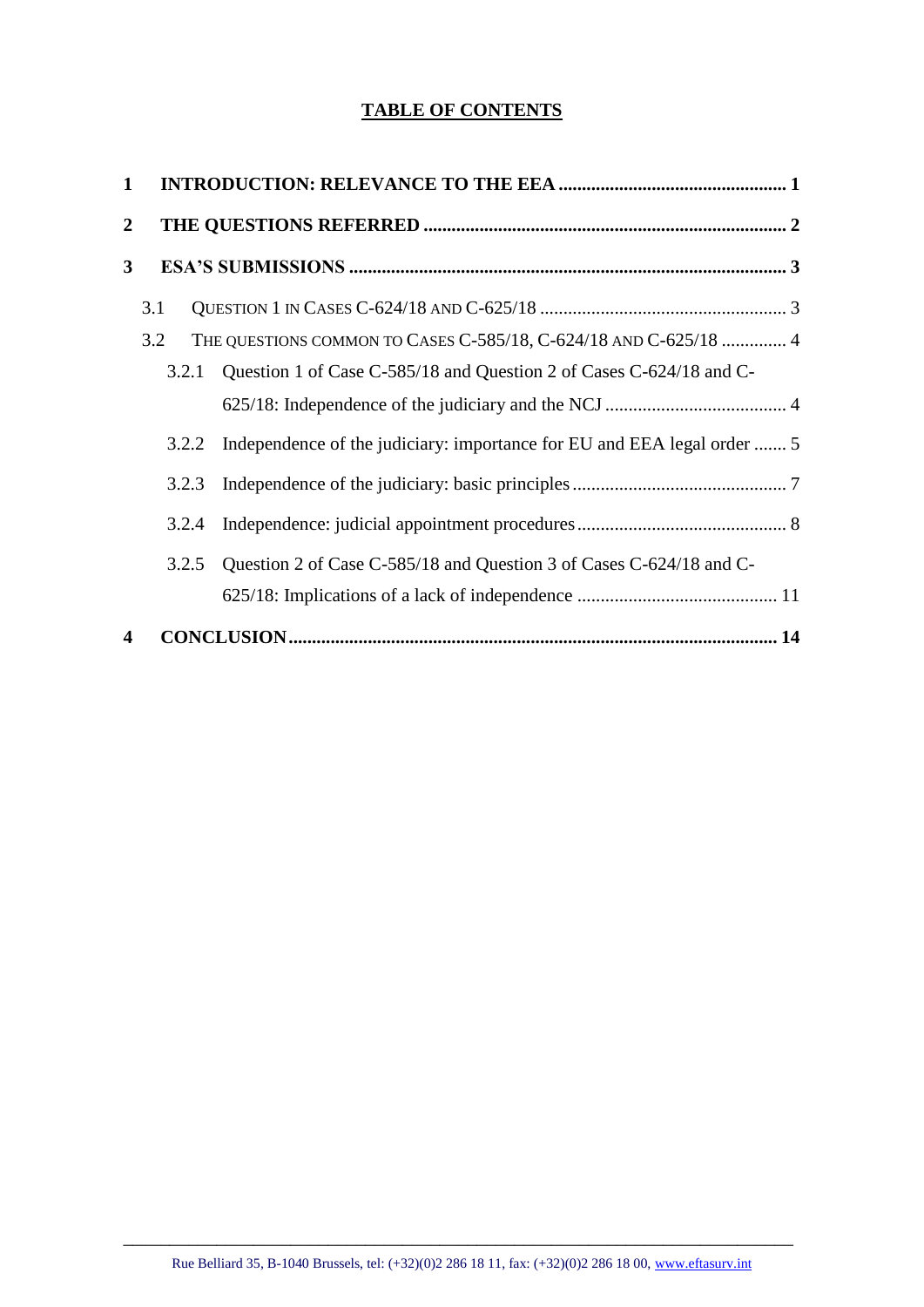## <span id="page-2-0"></span>**1 Introduction: relevance to the EEA**

- 1. The preliminary reference of the *Sąd Najwyższy* ("Supreme Court") raises questions of fundamental importance, not only for the legal order of the European Union, but also for the legal order of the European Economic Area ("EEA"). Although the legal order established by the EEA Agreement differs in many respects from the EU legal order and, notably, pursues a less far-reaching level of integration than the latter, $<sup>1</sup>$  these differences do</sup> not, at any rate, extend to the very foundations and values on which both legal orders are based. To be more specific, both legal orders are based equally and fundamentally on the respect for the rule of law in all its emanations. As is affirmed in the Preamble to the EEA Agreement, the relationship between the EU, its Member States and the EEA EFTA States is based on "long-standing common values and European identity".<sup>2</sup>
- 2. Any doubts concerning the independence of the judiciary or unrestrained access to the courts in a Member State of the European Union may, potentially, and profoundly, affect the position of individuals and economic operators, not only from other Member States of the EU, but also from the non-EU States of the EEA seeking to assert their internal market rights before the courts in that EU Member State.
- 3. As regards the independence of the judiciary, it should be borne in mind that all national courts within the EU/EEA system operate in a European capacity when applying the law derived from the respective treaties and the EEA Agreement and that it is essential that they are able to fulfil their function having regard to the law only, and free from any direct or indirect external influence. As the EFTA Court has observed: *"[w]ithout an independent court, the purpose of the Agreement would be rendered nugatory and the EFTA States would fail to safeguard the protection of the rights of individuals and economic operators"*. 3
- 4. Similarly, any restrictions on access to justice in areas falling within the scope of the EU Treaties and the EEA Agreement necessarily imply that it will be more difficult, if not impossible, for individuals and companies to enforce the rights conferred upon them by EU and EEA law.

<sup>&</sup>lt;sup>1</sup> Judgment of 10 December 1998 in Case E-9/97, *Erla María Sveinbjörnsdóttir, and The Government of Iceland*, paragraph 59.

<sup>2</sup> Second recital of the Preamble to the EEA Agreement.

<sup>3</sup> Order of the President of the EFTA Court of 20 February 2017 in Case E-21/16 *Pascal Nobile and DAS Rechtsschutz-Versicherungs AG*, paragraph 25.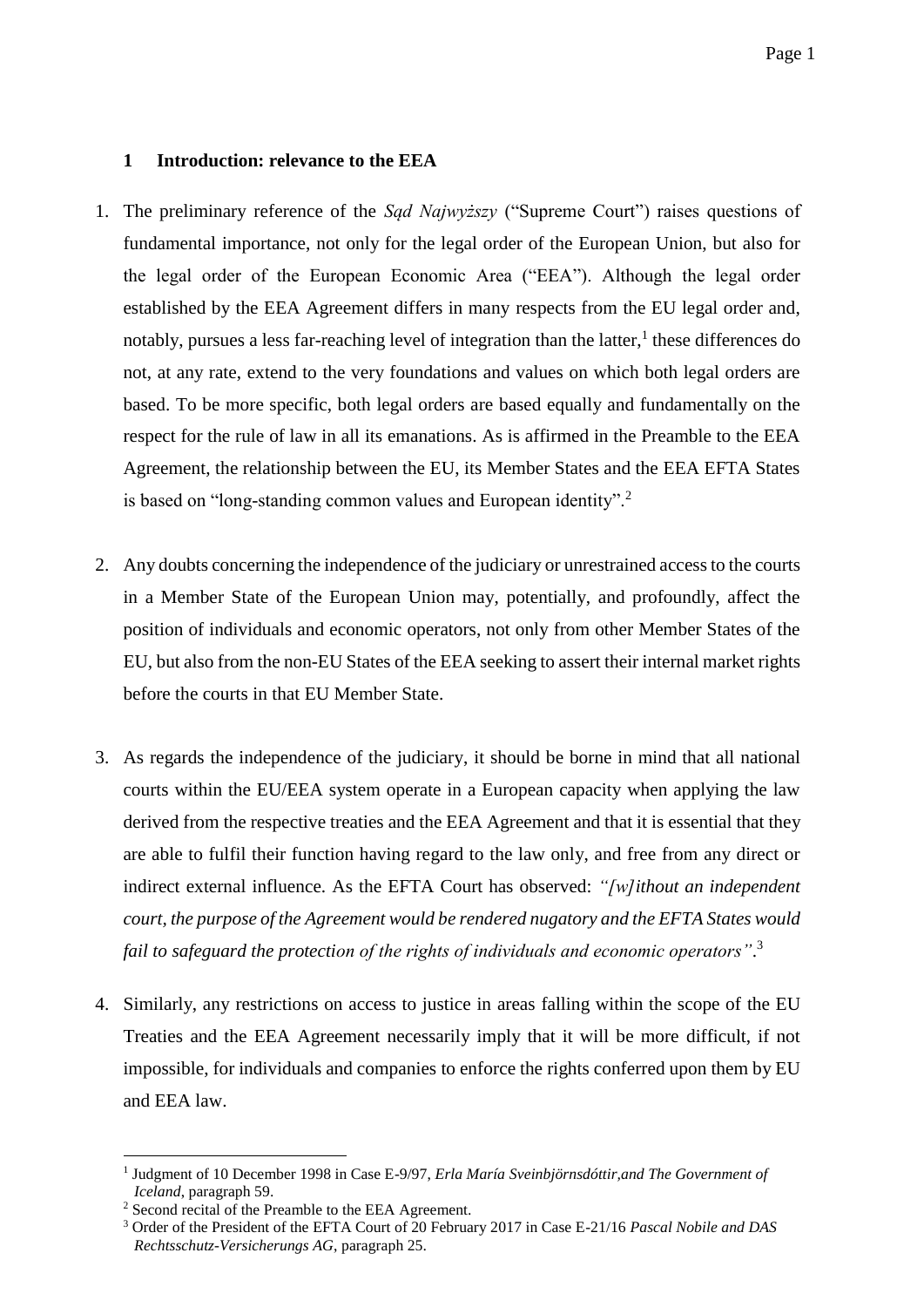5. It is for these reasons that the EFTA Surveillance Authority ("ESA") has decided to submit observations pursuant to Article 23, third paragraph, of the Statute of the Court of Justice.

#### <span id="page-3-0"></span>**2 The questions referred**

- 6. In all three joined cases the Supreme Court asks (with reference to Article 267 TFEU read in conjunction with Articles 19(1) and 2 TFEU and 47 of the Charter of Fundamental Rights ("CFR")), whether a newly created chamber of a national court, which has jurisdiction to hear appeals of national judges in disciplinary matters, can be considered to be an independent court within the meaning of EU law, <sup>4</sup> where it is composed exclusively of judges selected by a national body, such as the *Krajowa Rada Sądownictwa*, the National Council for the Judiciary, (the "NCJ"), which is tasked with safeguarding the independence of the courts, and which is in turn composed of members who are not guaranteed to be independent from the legislative and executive authorities. If the answer to that question is negative, the Supreme Court enquires whether another chamber of that same court, which no longer has jurisdiction in relation to the case at hand, but which does meet the requirements under EU law for independence, should disregard the national provisions which preclude it from having jurisdiction.
- 7. In addition, in Cases C-624/18 and C-625/18, the Supreme Court requests the Court to clarify whether Article 47 CFR and Article 9(1) of Directive  $2000/78^5$  must be interpreted as meaning that, in a situation in which an appeal has been brought before a court of last instance on a matter falling under EU law and jurisdiction in respect of that matter has been conferred on an organisational unit of that court which is not operational, another chamber of that court, which has been seised of the appeal, must refuse to apply the provisions allocating jurisdiction to that unit in order to protect the EU rights involved.

<sup>4</sup> And by implication, EEA law - see Article 34 of the Agreement between the EFTA States on the Establishment of a Surveillance Authority and a Court of Justice ("SCA")*.*

*<sup>5</sup>* Council Directive 2000/78/EC of 27 November 2000 *establishing a general framework for equal treatment in employment and occupation,* OJ L 303, 2.12.2000, p. 16. ESA notes, however, that its observations will be limited to the rule of law question raised.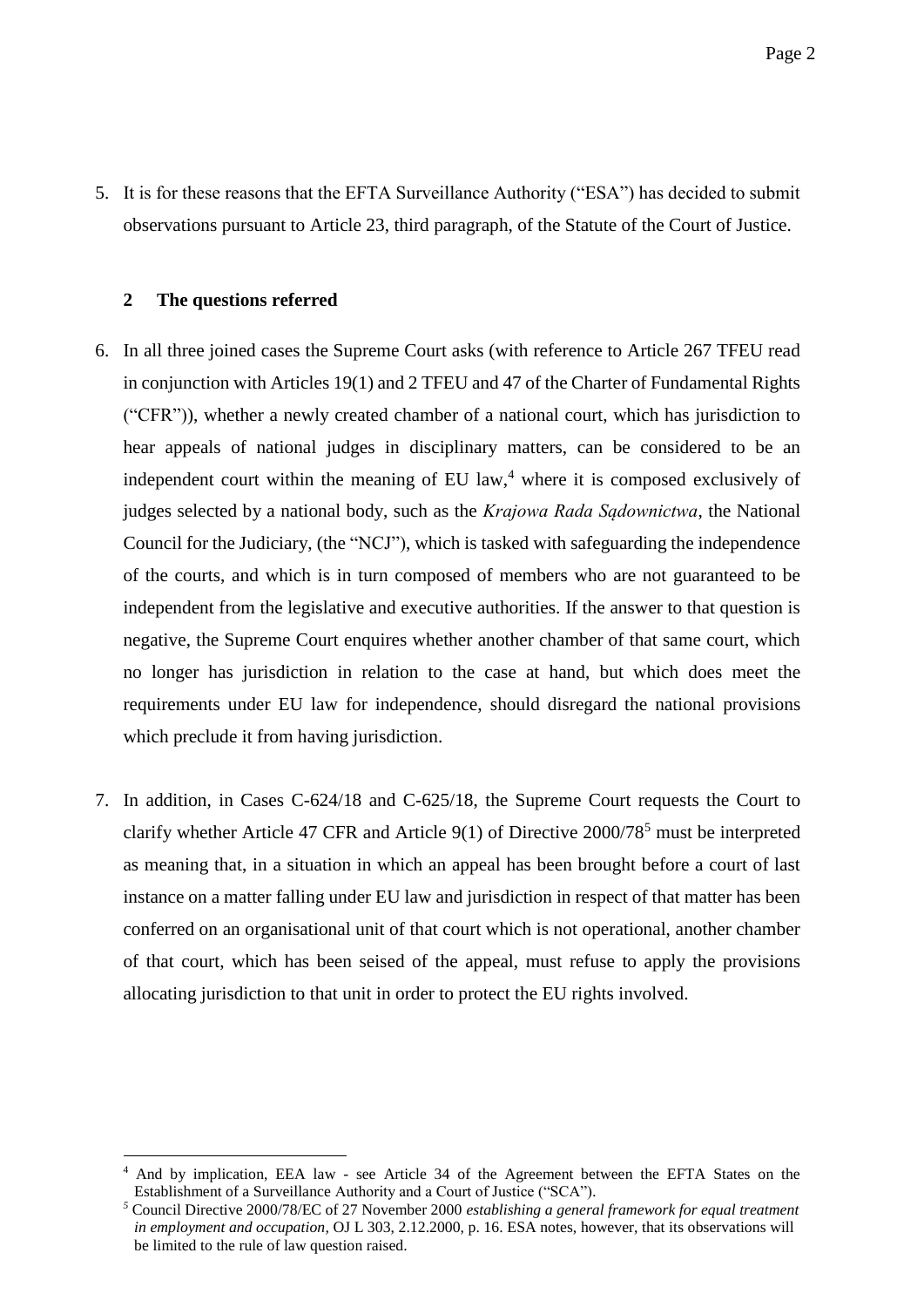## <span id="page-4-0"></span>**3 ESA's submissions**

### <span id="page-4-1"></span>**3.1 Question 1 in Cases C-624/18 and C-625/18**

- 8. This question essentially concerns access to justice and the principle of the availability of effective remedies in respect of the enforcement of rights under EU and EEA law. It is also the subject of Case C-537/18 *YV*, currently pending before the Court. Moreover, in setting out the reasons for its references in Cases C-624/18 and C-625/18, the Supreme Court indicated that "due to the dynamics of the situation regarding the filling of posts in the newly-created chambers" of that Court, the present question "may become irrelevant".<sup>6</sup> Accordingly, ESA will limit itself to very briefly reiterating the observations it made regarding this question in *YV*.
- 9. In its submissions in *YV*, ESA submitted that the proper functioning of the internal market presupposes the existence of an effective judicial system which is geared to ensuring the full application and enforcement of rights and obligations arising from the EU Treaties and the EEA Agreement. To the extent that jurisdiction has not been allocated to an operational (section of a) court within the national legal system in relation to a matter which falls within the scope of EU and EEA law, a gap in legal protection arises which, for the matter at issue, will amount to a denial of justice.<sup>7</sup>
- 10. ESA also emphasised that unequal conditions relating to the application and enforcement of EU and EEA rules across the States can have a disruptive effect on the operation of these rules and on the level playing field which they are designed to achieve.<sup>8</sup> Ultimately, fundamental differences in the way the EU and EEA law is enforced in the States can undermine the overall balance of benefits, rights and obligations which are inherent to the membership of both the EU and the EEA.<sup>9</sup>
- 11. In addition, where a court with exclusive jurisdiction to deal with a matter falling within the scope of EU and EEA law is not yet operational, there can be no cooperation with the European Courts as provided for in Article 267 TFEU and Article 34 SCA respectively.<sup>10</sup>

<sup>6</sup> See point 8 of the Request for a preliminary ruling in Case C-624/18, page 5.

<sup>7</sup> Point 15 of ESA's submissions in Case C-537/18.

<sup>8</sup> Point 14 of ESA's submissions in Case C-537/18.

<sup>&</sup>lt;sup>9</sup> Ibid.

<sup>&</sup>lt;sup>10</sup> Point 16 of ESA's submissions in Case C-537/18.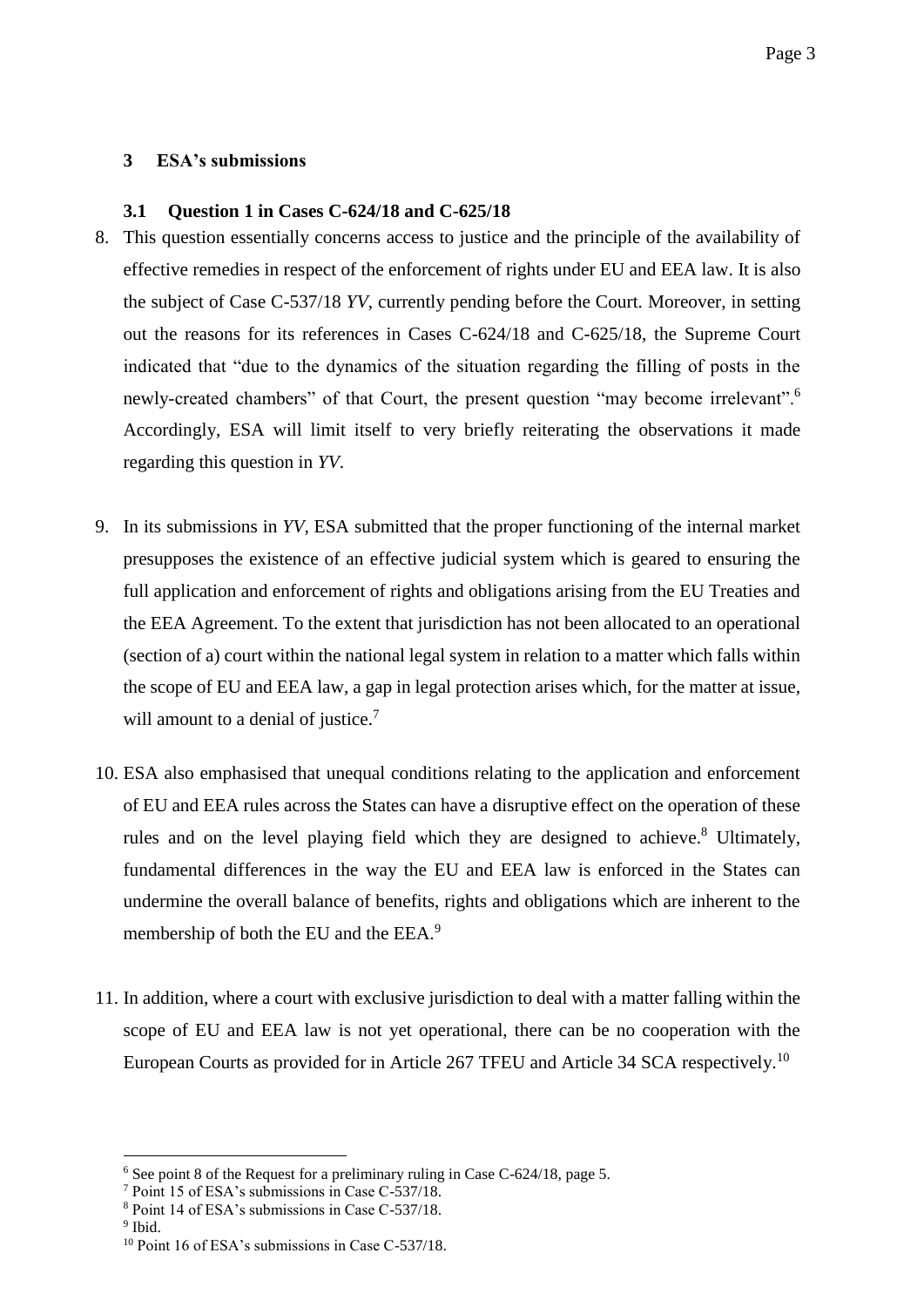- 12. On the basis of these considerations, and relying on the Court's judgments in Case 106/77 *Simmenthal*<sup>11</sup> and Case C-213/89 *Factortame*, <sup>12</sup> ESA concluded that even though the assumption of jurisdiction in a situation in which no court exists or has come into operation seems to go beyond filling a procedural gap (as was the case in *Factortame*), this nevertheless may be justified as a temporary solution where this is imperative for the protection of rights afforded under EU and EEA law. ESA, therefore, proposed that the Court provide an affirmative answer to the question.<sup>13</sup>
- 13. As the question raised in Case C-537/18 *YV* raises precisely the same issues as those raised in the first question in the present Cases C-624/18 and C-625/18, ESA therefore submits that the Court should likewise provide an affirmative answer in the present cases referred.

### <span id="page-5-0"></span>**3.2 The questions common to Cases C-585/18, C-624/18 and C-625/18**

- <span id="page-5-1"></span>*3.2.1 Question 1 of Case C-585/18 and Question 2 of Cases C-624/18 and C-625/18: Independence of the judiciary and the NCJ*
- 14. The Supreme Court's question on the independence of the newly created (disciplinary) chamber of the Supreme Court relates to the manner of appointment of the members of that chamber. In particular, it refers to the manner in which the  $NCJ -$  its appointing body – is constituted.
- 15. Under Article 186(1) of the Constitution of the Republic of Poland of 2 April 1997 ("the Constitution") the NCJ´s task is to "safeguard the independence of courts and judges". The composition of the NCJ is regulated in Article 187 of the Constitution. This article provides for a diverse membership, including appointees from the legislature, the executive and the judiciary. It also determines that the majority of the NCJ (15 of the 25 members) are to be judges chosen from amongst the judges of the Supreme Court, common courts, administrative courts and military courts.

<sup>11</sup> Judgment of 9 March 1978 in Case C-106/77, *Italian Finance Administration v Simmenthal S.P.A*, ECLI:EU:C:1978:49, paragraphs 22 and 24.

<sup>&</sup>lt;sup>12</sup> Judgment of 19 June 1990 in Case C-213/89, *The Queen v Secretary of State for Transport, ex parte: Factortame Ltd and Others*, ECLI:EU:C:1990:257, paragraph 21.

<sup>&</sup>lt;sup>13</sup> Points 21 and 22 of ESA's submissions in Case C-537/18.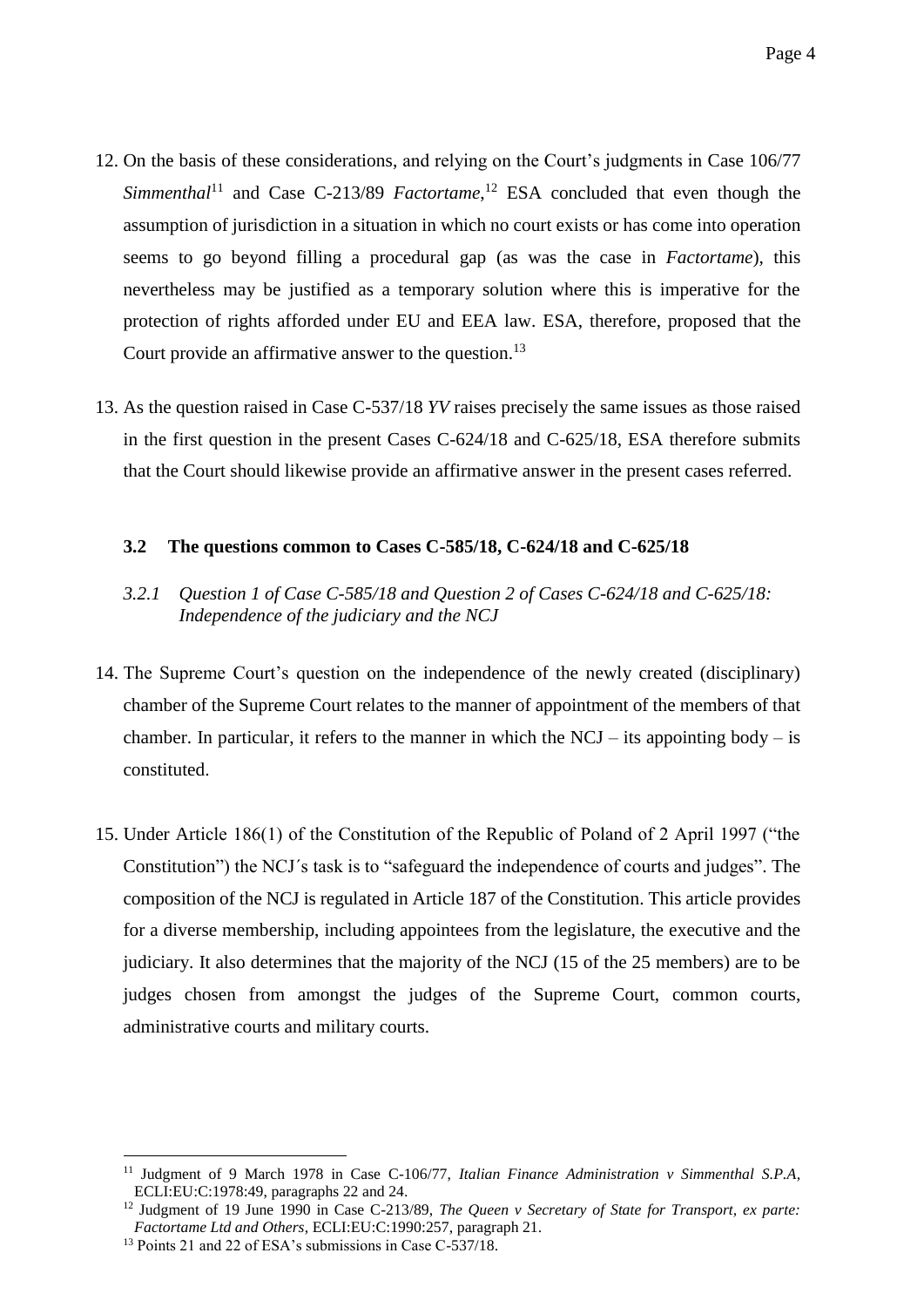- 16. As the Supreme Court explains at point 10, *in fine*, of its request for a preliminary ruling, the *Krajowej Radzie Sądownictwa* of 12 May 2011 ("Law on the NCJ") <sup>14</sup> provides that the judicial members of the NCJ are selected by their peers. However, following the legislative amendments of 8 December 2017 which included an amendment to the Law on the NCJ, the judicial members of the NCJ are now selected largely by the Polish Parliament (the *Sejm*). This change means that the majority of the NCJ (23 of 25) is now composed of members appointed by or representative of the legislative and executive authorities.<sup>15</sup>
- 17. The question referred by the Supreme Court is based on the premise that this new mechanism for the appointment of the NCJ, which in turn appoints judges to the Supreme Court, casts doubt on the independence of the newly created chamber of that court, which has jurisdiction in relation to appeals in disciplinary proceedings against members of the judiciary and which is (to be) composed exclusively of judges appointed under the new arrangements.

# <span id="page-6-0"></span>*3.2.2 Independence of the judiciary: importance for EU and EEA legal order*

- <span id="page-6-1"></span>18. The realisation of the objectives of the EU Treaties and the EEA Agreement depends to a large part on the vigilance of individuals and economic operators and on their willingness to assert the rights which they derive from the respective treaties before the national courts.<sup>16</sup> It is the national courts in the EU and the EEA which are the primary channels through which individuals and companies are able to enforce their internal market rights. When called upon to adjudicate on matters with an EU or EEA dimension, national courts act within the framework of European judicial cooperation and fulfil a duty entrusted to them jointly with the European courts to ensure that in the interpretation and application of the EU Treaties and the EEA Agreement respectively the law is observed.<sup>17</sup> In doing so, they give effect to the State's duty of cooperation, enshrined in Article 4(3) TEU and Article 3, first paragraph, of the EEA Agreement.
- 19. Although the terms of judicial cooperation established by Article 267 TFEU and Article 34 SCA differ in certain important respects, it is nevertheless clear that in both situations such

<sup>14</sup> Law of 12 May 2011 on the National Council for the Judiciary (*ustawa z dnia 12 maja 2011 r. o Krajowej Radzie Sądownictwa, consolidated text: Dz.U. 2018/389.)*

<sup>&</sup>lt;sup>15</sup> See point 12 of the Request for a preliminary ruling.

<sup>&</sup>lt;sup>16</sup> See the eighth recital of the Preamble to the EEA Agreement.

<sup>17</sup> Judgment of 27 February 2018 in Case C-64/16 *Associacao Sindical dos Juizes Portugueses v. Tribunal de Contas*, ECLI:EU:C:2018:117, paragraph 33.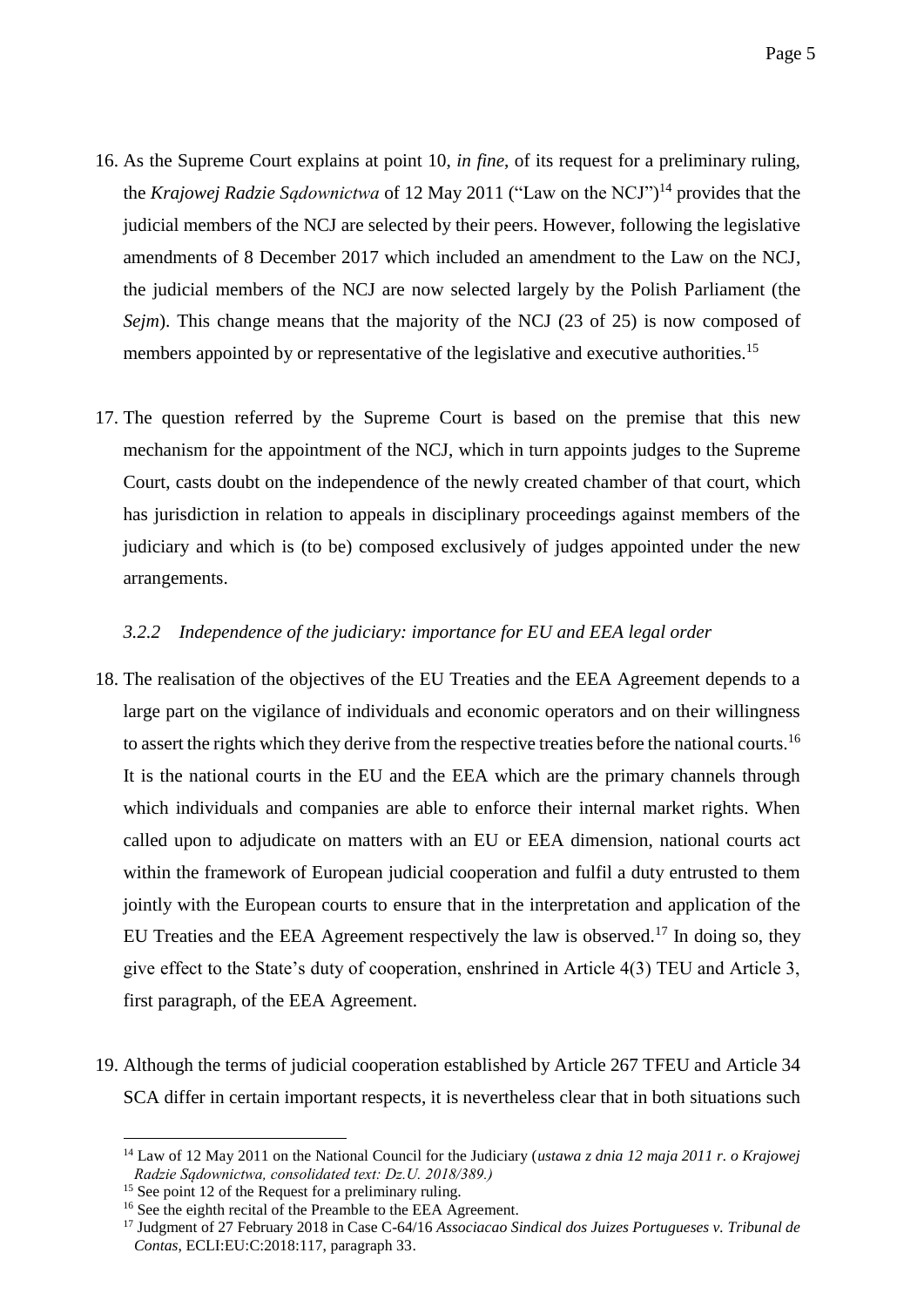cooperation is founded on mutual trust between the participating courts. In both cases the European court which has been called upon to provide guidance to a national court on EU/EEA law must be able to rely on the requesting court to apply its judgment fully and faithfully to the case before it. It is only in this way that the objective of a uniform interpretation and application of EU/EEA law can be achieved and this, in turn, requires that the national courts concerned are able to apply the requested ruling in full independence and with regard for the law only. If a national court does not (appear) to operate in full independence, and may prove susceptible to external influence in giving effect to a judgment of either of the European courts, this *a fortiori* would pose a threat to the objective of uniform interpretation and application of EU/EEA law. In such a situation the very essence of judicial cooperation established by the respective Treaties would be undermined.

- 20. This is also why both the Court and the EFTA Court, in the criteria they employ in defining a "court or tribunal" within the meaning of Article 267 TFEU and Article 34 SCA<sup>18</sup> attach such importance to the independence of the judicial body concerned. It is only courts which meet the requirements of independence which are able to refer questions to the European courts, in the context of fulfilling their task of upholding the EU/EEA rights of natural and legal persons in the national legal order.
- 21. At the same time, it should be pointed out that the objective of ensuring a uniform interpretation and application of the law also serves to bring about equal market conditions for economic operators throughout the entire EEA. In that sense, it is instrumental in achieving "an overall balance of benefits, rights and obligations of the Contracting Parties" as affirmed in the fourth recital of the Preamble to the EEA Agreement. ESA submits that there is, therefore, a direct connection between guaranteeing the independence of the judiciary in the EU/EEA States and achieving the substantive objectives of the TFEU and the EEA Agreement.
- 22. Consequently, any measure affecting the independence of the judiciary in any of the EU/EEA States cannot be regarded as being purely internal to that State. On the contrary, maintaining respect for this fundamental principle of the rule of law is a matter of common concern throughout the EU and the EEA.

<sup>18</sup> For the EFTA Court, see judgment of 16 December 1994 in Case E-01/94 *Ravintoloitsijain Liiton Kustannus Oy Restamark* [1994-1995] EFTA Ct. Rep. 15, paragraph 25.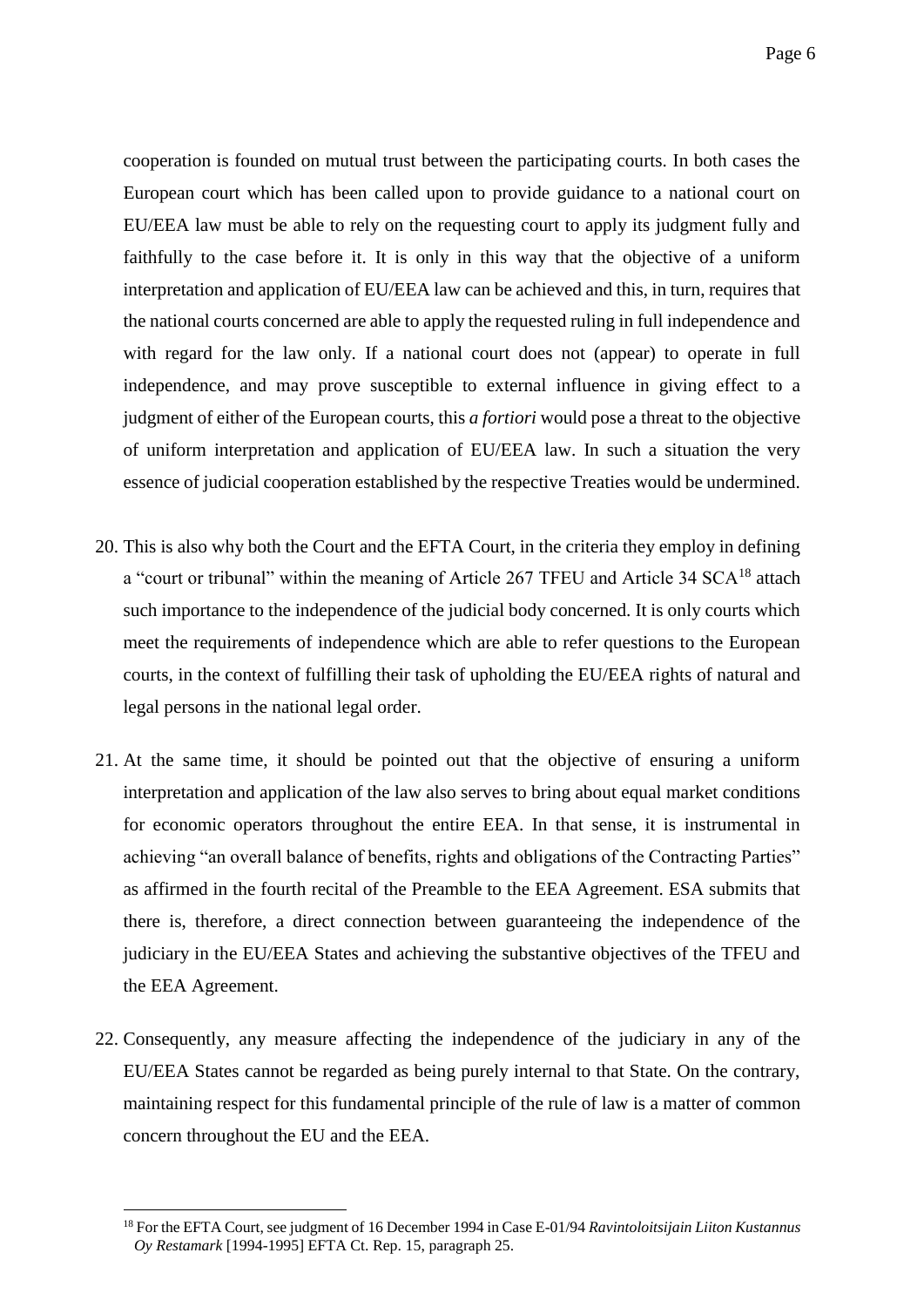## <span id="page-8-0"></span>*3.2.3 Independence of the judiciary: basic principles*

- 23. It should be recognised that the States are wholly competent to organise their judicial systems and the judiciary as they see fit. However, as is always the case in areas in which States enjoy (even exclusive) competence in respect of a given subject matter, this competence must be exercised in conformity with the basic principles of EU and EEA law. The European Network of Councils for the Judiciary ("ENCJ") states as a condition of its membership, that institutions are to be independent of the executive and the legislature and are to ensure the final responsibility for the support of the judiciary in the independent delivery of justice. In this context it is important to note that on 17 September 2018, the ENCJ suspended the Polish NCJ from the membership of the ENCJ.<sup>19</sup>
- 24. In that regard, it is clear that within the EU, the principle of the independence of the judiciary is firmly established both as an element of the rule of law, referred to as a fundamental value of the Union in Article 2 TEU, and as an essential prerequisite of the principle of effective legal protection, guaranteed by Article 19(1), second subparagraph, TEU. It has also been anchored in Article 47 CFR, as a corollary to Articles 6(1) and 13 of the European Convention for the Protection of Human Rights and Fundamental Freedoms ("ECHR"). Moreover, respect for the fundamental values relating to the rule of law constitutes a condition for accession to the European Union (Article 49 TEU) which remains essential thereafter (Article 7 TEU). The Court, too, has clearly and emphatically confirmed these principles in its Judgment in Case C-64/16, *Associação Sindical dos Juízes Portugueses*, 20 and in doing has also emphasised that they apply not only at EU level, but also at the level of the Member States as regards the national courts.<sup>21</sup>
- 25. According to the Court's case  $\text{law},^{22}$  in order to preserve the independence of the judiciary guarantees must exist aimed at protecting the (members of) judicial bodies against any form of external intervention or pressure which may be liable to jeopardise independent and unbiased consideration and decision-making on the matter submitted to it for judgment. In

<sup>&</sup>lt;sup>19</sup> See Position Paper of the Board of the ENCJ on the membership of the Polish Council for the Judiciary (KRS)[.https://pgwrk-websitemedia.s3.eu-west-1.amazonaws.com/production/pwk-web-encj2017](https://pgwrk-websitemedia.s3.eu-west-1.amazonaws.com/production/pwk-web-encj2017-p/News/ENCJ%20Board%20position%20paper%20on%20KRS%20Poland.pdf) [p/News/ENCJ%20Board%20position%20paper%20on%20KRS%20Poland.pdf.](https://pgwrk-websitemedia.s3.eu-west-1.amazonaws.com/production/pwk-web-encj2017-p/News/ENCJ%20Board%20position%20paper%20on%20KRS%20Poland.pdf)

<sup>20</sup> Case C-64/16 *Associacao Sindical dos Juizes Portugueses v. Tribunal de Contas*, cited above.

 $21$  Ibid, paragraph 42.

<sup>22</sup> Judgment of 19 September 2006 in Case C-506/04 *Graham J. Wilson v. Ordre des avocats du barreau de Luxembourg*, ECLI:EU:C:2006:587, paragraph 51 and in Case C-64/16 *Associacao Sindical dos Juizes Portugueses*, cited above, paragraph 44.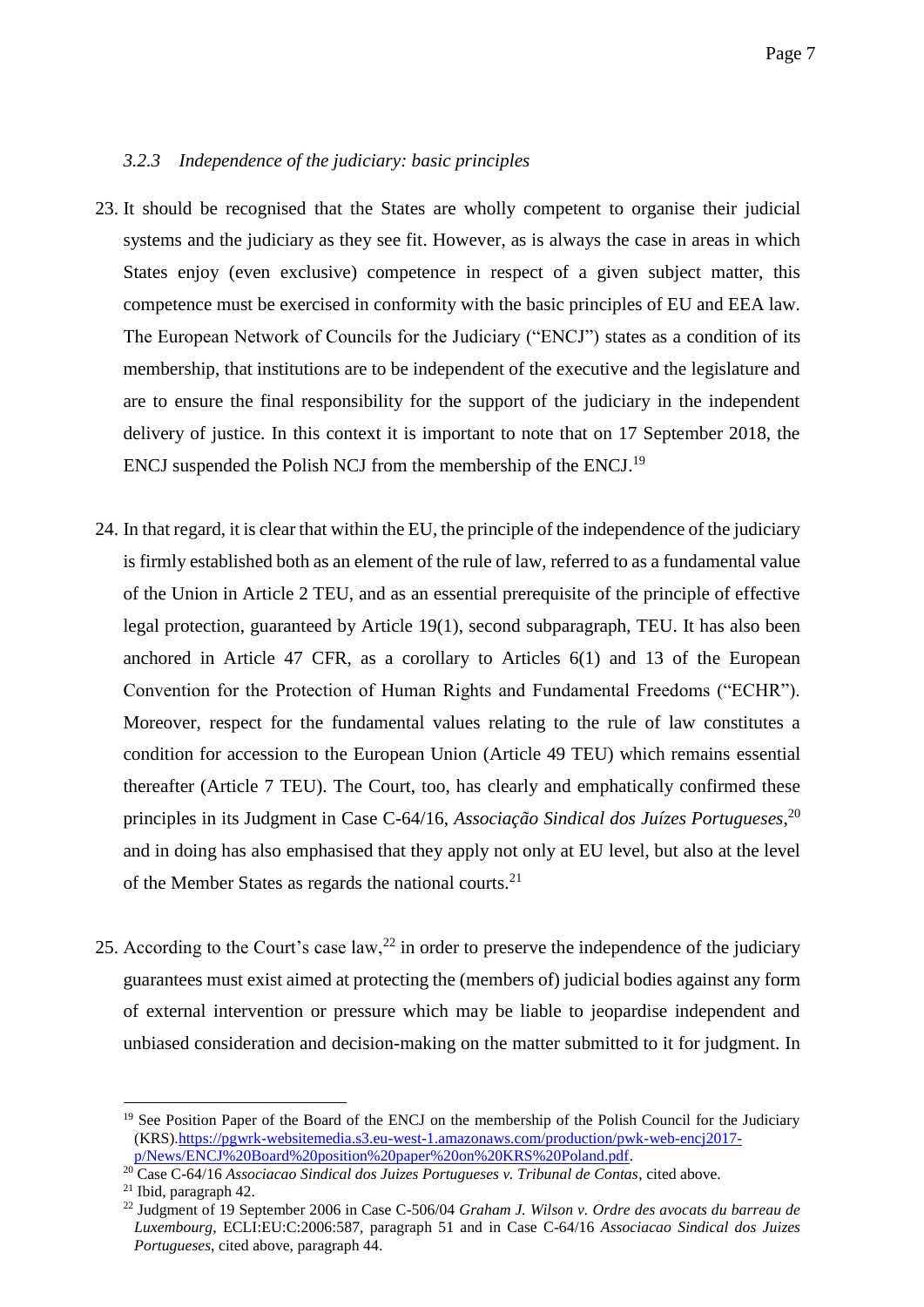other words, a court must be able to function wholly autonomously, without being subject to hierarchical (or other) constraint or subordinated to any other body, other than the normal route of judicial appeal, and without taking orders or instructions from any external source. Furthermore, independence implies that the members of judicial bodies are impartial, in that they observe complete objectivity in relation to the matters coming before them for judgment and that they have no personal interest in the outcome of proceedings.<sup>23</sup> As the Court elucidated further: *"[t]hose guarantees of independence and impartiality require rules, particularly as regards the composition of the body and the appointment, length of service and the grounds for abstention, rejection and dismissal of its members, in order to dismiss any reasonable doubt in the minds of individuals as to the imperviousness of that*  body to external factors and its neutrality with respect to the interests before it".<sup>24</sup>

26. In addition, the EFTA Court has observed, in the context of assuring the lawfulness of its own composition, that it is vital not only that judges are independent and fair, but that they must also appear to be so. Maintaining judicial independence requires that the relevant rules for judicial appointments must be strictly observed. Any other approach could lead to the erosion of public confidence in the Court and thereby undermine its appearance of independence and impartiality.<sup>25</sup> The same considerations apply to national courts, whether or not they are acting in their capacity as European courts.

#### <span id="page-9-0"></span>*3.2.4 Independence: judicial appointment procedures*

27. It may be inferred from the principles outlined in the previous paragraph that the procedures and arrangements which apply to the appointment of judges must comply with certain basic standards which are designed to ensure that the appointees are free from any connection to bodies which are external to the judicial function. The very notion of the independence of the judiciary refers precisely to the absence of any links to the other branches of government (i.e. the legislature and the executive). Indeed, in any democratic state founded on the rule of law, which presupposes the existence of checks and balances between the different branches of government, one of the major tasks of the judiciary is to ensure that the other powers operate within the bounds of the law, *inter alia* by reviewing the legality of executive decisions and the compatibility of legislation with the national constitution and

<u>.</u>

 $23$  Case C-506/04, cited above, paragraph 52.

<sup>24</sup> Case C-506/04, cited above, paragraph 53.

<sup>25</sup> Decision of the EFTA Court of 14 February 2017 in Case E-21/16 *Pascal Nobile and DAS Rechtsschutz-Versicherungs AG*, paragraph 16.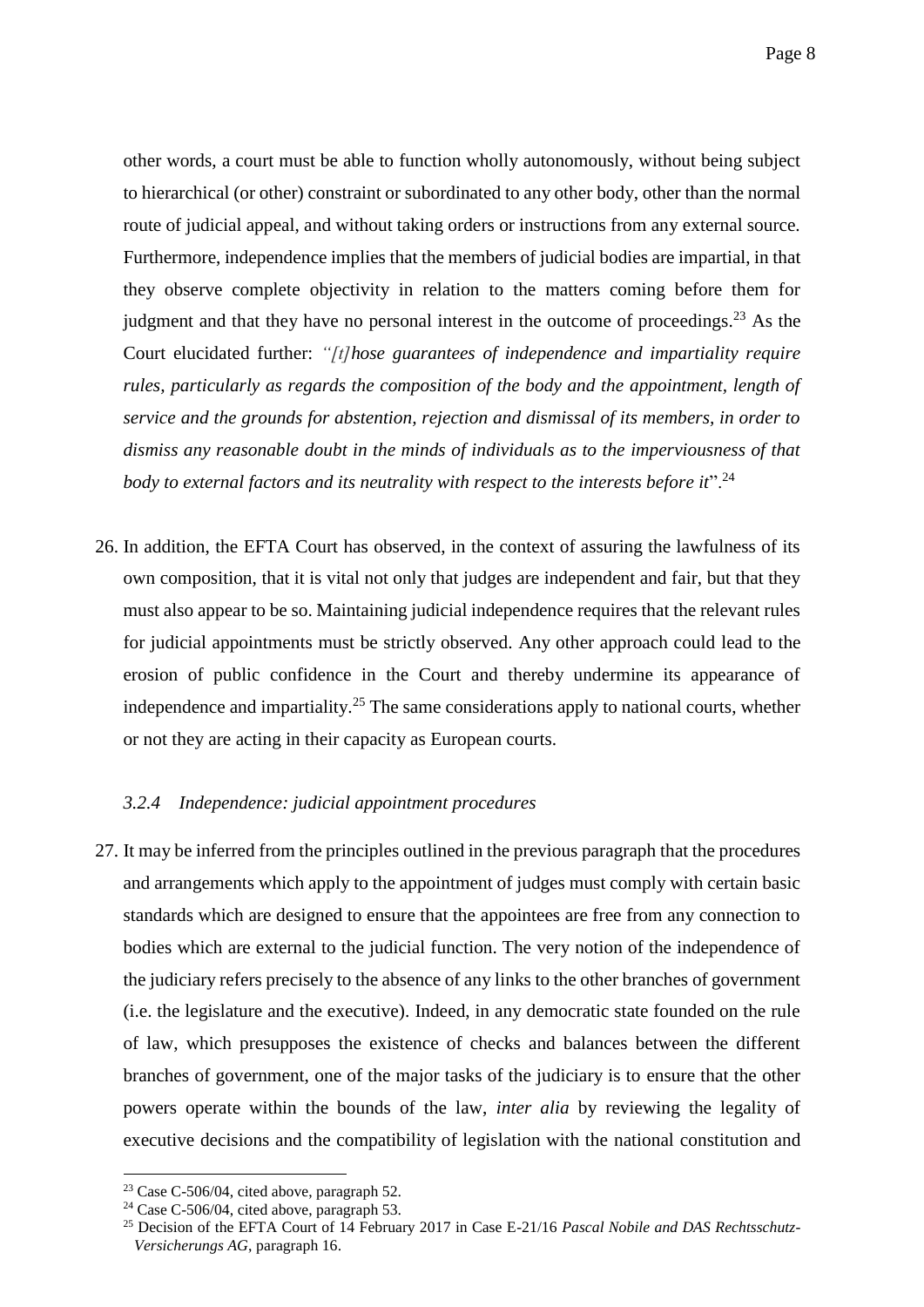international obligations. Consequently, there is an obvious functional reason to ensure that any direct control of the executive or the legislature over judicial appointments is avoided.

- 28. This does not mean, however, that all involvement of executive and legislative bodies or other non-judicial bodies in judicial appointment procedures is to be excluded. However, any such involvement should be restricted and not impinge upon the principle of selfgovernance of the judiciary.<sup>26</sup>
- 29. This principle implies that all decisions which may have any effect on the independent and impartial functioning of a judge, relating, *inter alia* to appointment, remuneration, promotion, career development and disciplinary proceedings, should, without further safeguards, be taken *prima facie* within the realm of the judiciary, by judges for judges. In other words, however the involvement of the executive or legislative powers may manifest itself, in a national judicial system characterised by the existence of a national council for the judiciary, this may not undermine the elements of the selection procedure designed to guarantee that the outcome is the appointment of judges who are not beholden to the other branches of government.
- 30. From the perspective of the rule of law and the protection of human rights, it is clear that the reforms of 8 December 2017 should be regarded as a reduction of the level of functional independence of the Judiciary previously attained within the Polish legal system.
- 31. In that regard ESA reiterates the observations it made in Case C-522/18, *D.S*., <sup>27</sup> that once a certain level of the protection of judicial independence has been attained, there should be no erosion of the guarantees adopted for that purpose (principle of non-regression<sup>28</sup>). In an area of such fundamental constitutional importance as the respect for the rule of law and, by extension for the independence of the judiciary, that level of protection should become the standard to which it must continue to hold itself in assessing subsequent adaptations. Indeed, it may be argued that this notion is reflected to a certain extent in Article 49 TEU,

<sup>1</sup> <sup>26</sup> ECtHR in *Oleksander Volkov v. Ukraine* (Application No. 21722/11), judgment of 9 January 2013, paragraph 112: "*Given the importance of reducing the influence of the political organs of the government on the composition of the [relevant judicial body] and the necessity to ensure the requisite level of judicial independence, the manner in which judges are appointed to the disciplinary body is also relevant in terms of judicial self-governance*."

<sup>27</sup> At point 16 of the Written Observations in case C-522/18, *D.S.*

<sup>&</sup>lt;sup>28</sup> See, too, the (non-binding) European Charter on the Statute of Judges, point 1.1, drawn up in the framework of the Council of Europe.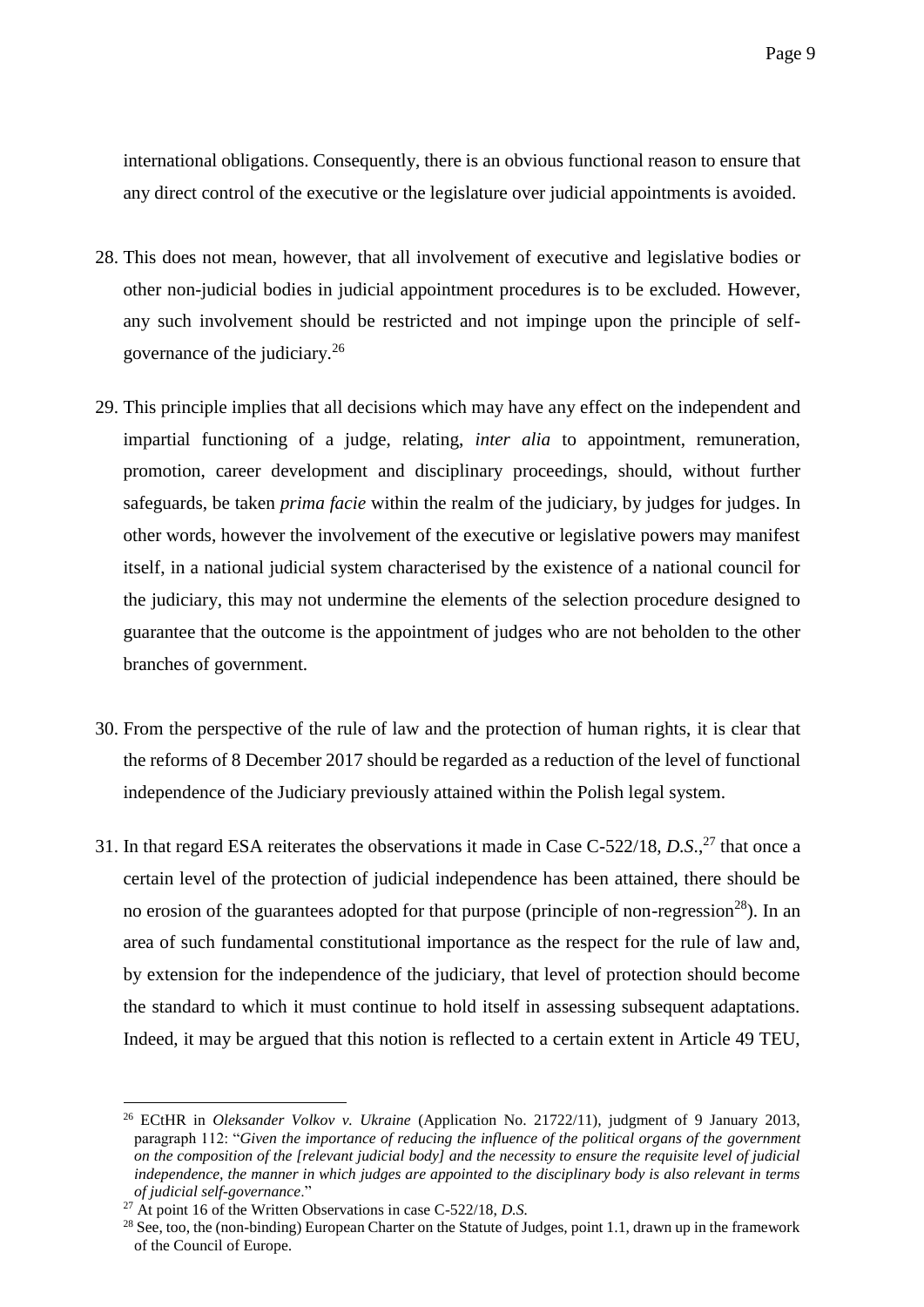read in conjunction with Article 7 TEU, in that the enforcement mechanism provided for in the latter article may be triggered where there is a sufficiently serious breach of the values laid down in Article 2 TEU to which the State concerned has committed itself not only at the time of accession, but also thereafter ("committed to promoting them"). It may also be read as forming the underlying principle of Article 53 CFR, to the extent the CFR must not be interpreted as restricting or adversely affecting human rights guaranteed by other instruments of international law.

- 32. In addition, ESA submits that the measures adopted in relation to the NCJ must not be seen in isolation from the other measures adopted in the context of the legislative amendments of 8 December 2017 with regard to the organisation of the judiciary in Poland.<sup>29</sup>
- 33. In the light of the foregoing observations, ESA concludes that in a national judicial system characterised by the existence of a national council for the judiciary where the membership of a body such as the Polish NCJ, which is tasked with selecting and proposing candidates for judicial posts to the executive power as the appointing authority, having previously been composed of a majority of manifestly independent judicial members, is modified so that it becomes composed in majority of members who have themselves been appointed by the executive and legislative powers, this connection to the executive and legislature is liable to cast doubt on the independence of the judges appointed according to this procedure. That is all the more so where the modification in the membership forms part of broader adaptations which have the effect of weakening judicial independence. The mere appearance of susceptibility to external influence may potentially undermine the confidence litigants must be able to have in the courts in considering cases brought before them in full impartiality and with sole regard for the law.
- 34. ESA therefore submits, that the first question in Case C-585/18 and the second question in cases C-624/18 and C-625/18 should be answered to the effect that, in circumstances such as those pertaining to the present references, a newly established chamber of a court of last instance of a State which has jurisdiction to hear an appeal by a national court judge and which is composed exclusively of judges selected by a national body tasked with safeguarding the independence of the courts, which, having regard to the systemic model

<sup>29</sup> See Cases C-522/18, *D.S.*, C-537/18, *Y.V*., Joined Cases C-558/18 and 563/18, *Miasto Łowicz and Others*, Case C-668/18 *Uniparst*, and C-619/18, *Commission v. Poland*.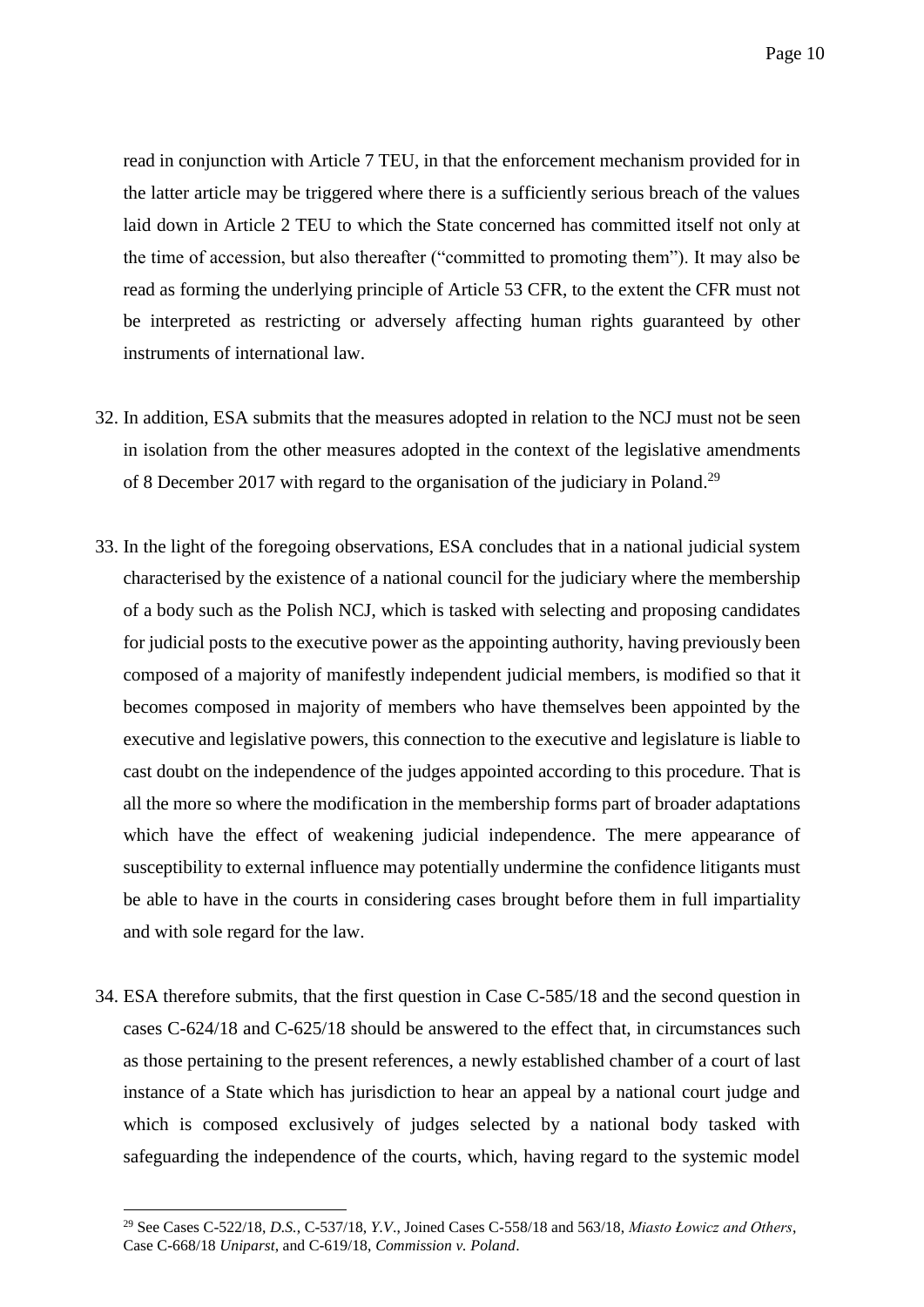for the way in which it is formed and the way in which it operates, is not guaranteed to be independent from the legislative and executive authorities, cannot be considered to be an independent court or tribunal within the meaning of Article 267 TFEU.

# <span id="page-12-0"></span>*3.2.5 Question 2 of Case C-585/18 and Question 3 of Cases C-624/18 and C-625/18: Implications of a lack of independence*

- 35. In its subsequent question in the cases referred, the Supreme Court enquires as to the consequences that flow from the finding that a newly established chamber in that court does not qualify as an independent court under EU law due to the procedure relating to its composition. More specifically, it asks whether, in such a situation, it is required, as a matter of EU law, to disregard the new legislative provisions conferring jurisdiction on the chamber concerned and itself assume jurisdiction.
- 36. In providing an answer to this question it may be useful to compare the situation in this case with the situation in Case C-537/18. In that case, the chamber of the Supreme Court which had exclusive jurisdiction to hear the appeal concerned was not yet operational, so that there was, *de facto*, no court to hear the case concerning the claimed EU right. As this effectively amounted to a denial of access to justice, ESA concluded, on the basis of the Court's case law in *Simmenthal<sup>30</sup>* and *Factortame*, <sup>31</sup> that the referring court had an obligation under EU law to disregard the national provisions of law concerned and assume jurisdiction in order to assure that a claim based on EU law was given due consideration.
- 37. The situation in the current case is different in that the chamber which is competent to hear the appeal apparently has now been constituted and is operational, but is composed of members who have been selected in a manner which – according to the referring court – does not guarantee their independence from the executive and legislative powers. The question submitted by the Supreme Court, therefore, relates to the latter's obligations under EU law to consider a claim based on provisions of EU law, where that claim has been brought before the competent chamber, but that chamber, in its view, does not qualify *de jure* as an independent court or tribunal within the meaning of EU law and, in particular, Article 267 TFEU.

<sup>30</sup> Case C-106/77, *Italian Finance Administration v Simmenthal S.P.A*, cited above.

<sup>31</sup> Case C-213/89, *The Queen v Secretary of State for Transport, ex parte: Factortame Ltd and Others*, cited above.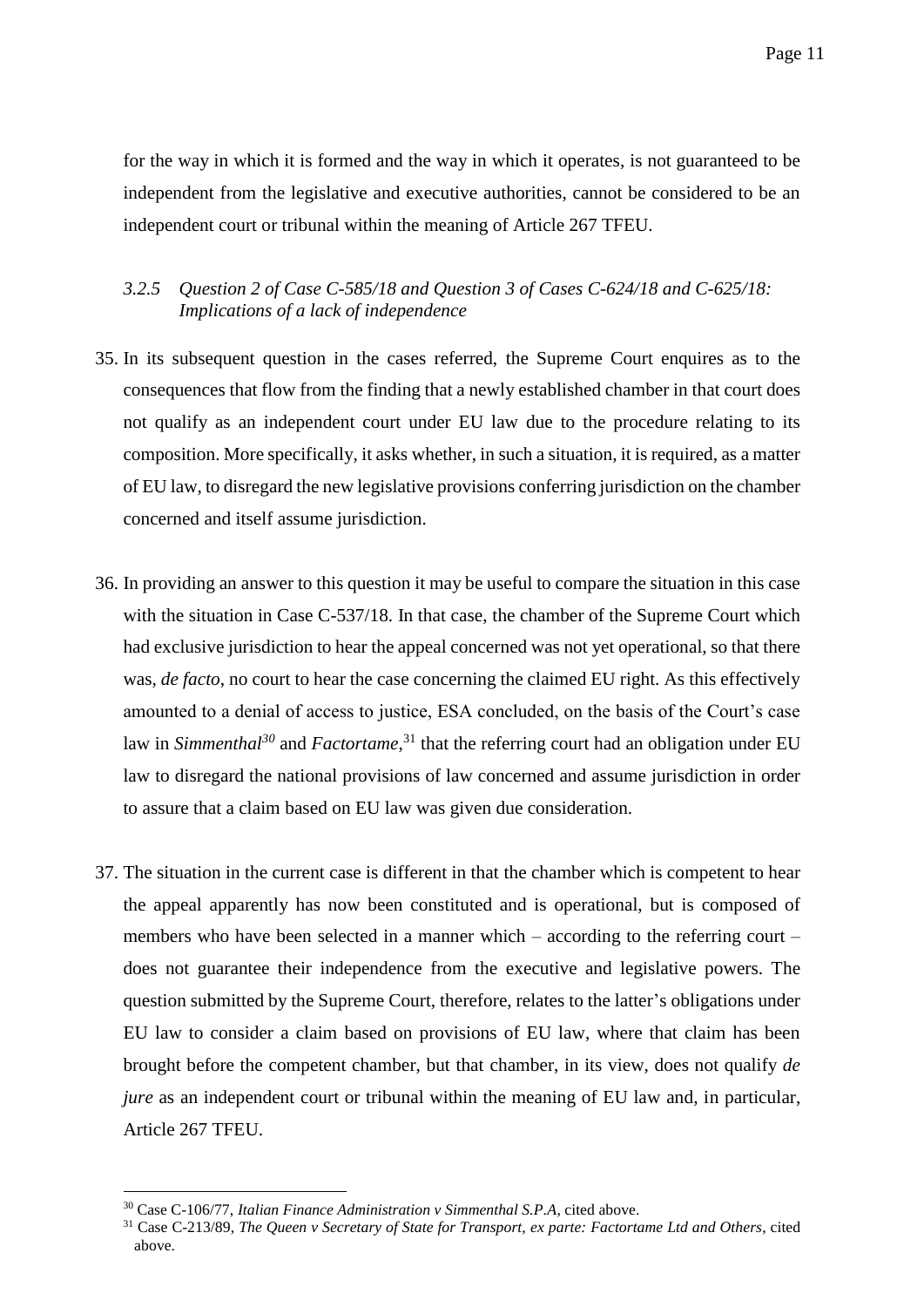- 38. The determination that a (chamber of a) court does not meet the requirements of independence does not in itself imply that, where cases have been brought before such a body, access to justice has been denied, as in the case of a non-operational body which has exclusive jurisdiction to hear the matter concerned. However, where individuals and economic operators seek to assert their rights, for example in appeals against decisions of public authorities, it is an elementary requirement of the rule of law that the case be heard by a body which is entirely impartial and in no way is linked to, or can be perceived as being linked to, the authority which took the decision under challenge. Nor may such a body have any kind of interest, whether direct or indirect, in the outcome of the case. Impartiality and neutrality *vis-à-vis* the outcome of a legal challenge must, therefore, be regarded as being constitutive elements of the act of imparting justice. To the extent that there is any doubt in respect of a judicial body fulfilling these criteria, there can be no question that such a body provides access to justice *stricto sensu*.
- 39. Besides the interest which private litigants have in the impartial and unbiased consideration of their disputes, the independence of national courts and their immunity from any external influence or pressure, particularly from the executive authorities, is essential to ensuring the uniform application of EU law (and EEA law) throughout the EU and the EEA. As was observed in point [18](#page-6-1) above, the judicial cooperation procedure established by Article 267 TFEU and Article 34 SCA is based on mutual trust between courts at both the European and national levels. Uniform application can only be achieved if national courts are in a position to apply interpretative rulings of the Court independently and free from any considerations beyond the law. In this context, the role of courts of final instance is particularly important in view of their responsibility to provide ultimate guidance on the interpretation of the law within the national legal orders, which in turn explains why they are obliged under Article 267, third paragraph, TFEU to refer matters of interpretation or the validity of acts of the EU institutions to the Court.
- 40. In view of these considerations, ESA submits that it would be contrary to principles of guaranteeing access to justice and of ensuring the uniform application of EU (and EEA) law to leave a matter of EU (or EEA) law to be decided by a body which does not meet the requirements established by the European Courts for independence. Moreover, deficiencies in the independence of judicial bodies, even when they are not seised of cases raising issues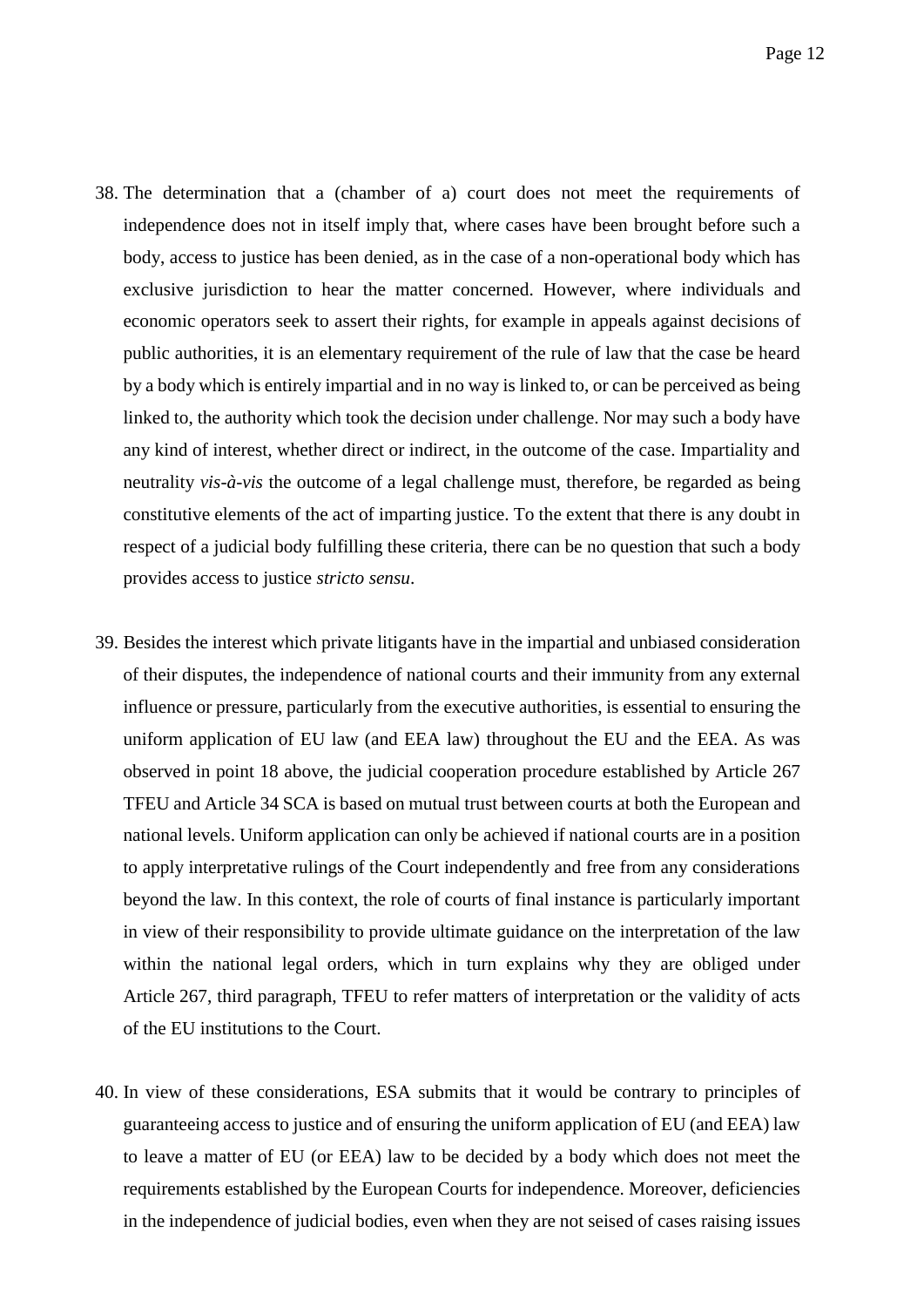of EU (or EEA) law – in addition to being contrary to the rule of law in itself – are prone to foster the impression that courts ruling on EU (or EEA) law issues suffer from the same deficiencies and thus undermine the confidence of citizens in all courts. If such a situation does indeed exist within a national legal order, this leads to a gap in the legal protection of litigants, which subsequently raises the question whether EU law requires that a solution be found within the national legal order in order to remedy this gap.

- 41. In Case 106/77 *Simmenthal*, the Court decided that "*[..] a national court which is called upon, within the limits of its jurisdiction, to apply provisions of Community law is under a duty to give full effect to those provisions, if necessary refusing of its own motion to apply any conflicting provision of national legislation, even if adopted subsequently, and it is not necessary for the court to request or await the prior setting aside of such provision by legislative or other constitutional means".* The Court also observed, in that same judgment, that *"[..] any provision of a national legal system and any legislative, administrative or judicial practice which might impair the effectiveness of Community law by withholding from the national court having jurisdiction to apply such law the power to do everything necessary at the moment of its application to set aside national legislative provisions which might prevent Community rules from having full force and effect are incompatible with those requirements which are the very essence of Community law*".<sup>32</sup>
- 42. Whereas both of these considerations from *Simmenthal* provide important guidance indicating that a national court is required to have competence to disregard any provision which may prevent EU law from having full effect in the national legal order, they significantly apply to "courts having jurisdiction" in relation to the matter to be decided. In the case at hand, the chamber of the court which has jurisdiction to hear the dispute concerned is unable to exercise that jurisdiction in a manner consistent with EU law, whereas for the referring court the opposite applies: it does meet the requirements for independence, but lacks jurisdiction and is thus unable to ensure the full application of the EU rights at issue.
- 43. In that regard a similar situation may be found in Case C-213/89 *Factortame,* <sup>33</sup> in which the national court was not empowered to give interim protection in respect of the EU rights

<sup>1</sup> <sup>32</sup> Case C-106/77, *Italian Finance Administration v Simmenthal S.P.A*, cited above, paragraphs 22 and 24.

<sup>&</sup>lt;sup>33</sup> Cited above.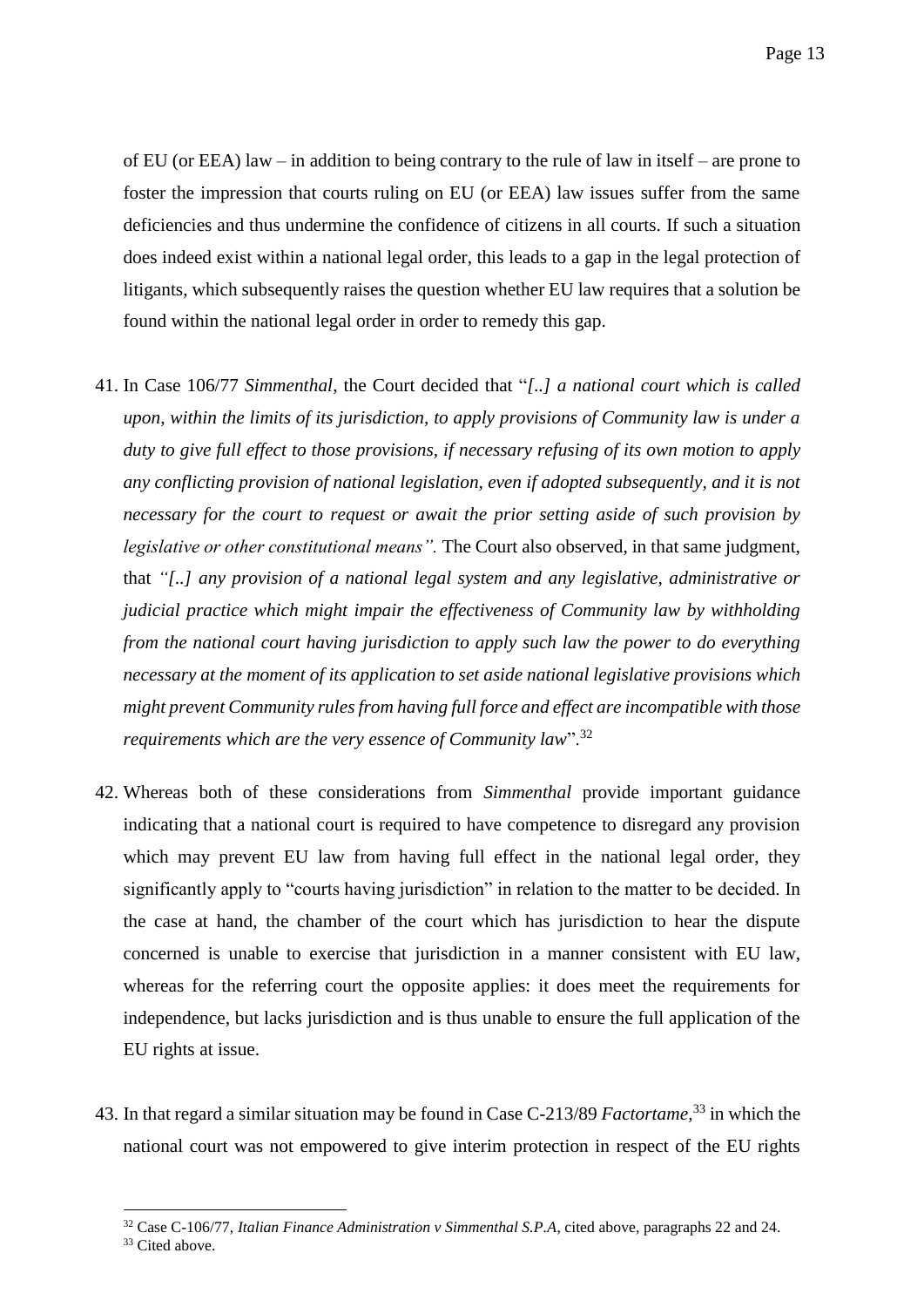which allegedly had been breached. Here the Court, relying on *Simmenthal* and the principle of cooperation laid down in what is now Art. 4(3) TEU, held that a national court was required to set aside a rule depriving it of the power to grant interim relief where the granting of such relief was necessary in order to ensure the full effectiveness of the judgment to be given on the existence of the rights claimed under Community law.

44. ESA submits that even though the assumption of jurisdiction in a situation in which the competent court does not qualify as an independent court under EU and EEA law seems to go beyond filling a procedural gap (as was the case in *Factortame*) *<sup>34</sup>* this nevertheless may be justified as a temporary solution where it is imperative for the protection of rights afforded under EU and EEA law.<sup>35</sup> In this context, to refer to a phrase used by the Court in the (admittedly completely distinct) situation of inactivity of an exclusively competent legislative body, the national court assuming jurisdiction in this context could be regarded as acting as a "trustee of the common interest"<sup>36</sup> of ensuring the full application and effectiveness of EU law in the national legal order.

#### <span id="page-15-0"></span>**4 CONCLUSION**

45. Accordingly, ESA submits that the Court of Justice answer the questions referred as follows:

Question 1 of Cases C-624/18 *CP* and C-625/18 *DO* should be answered in the affirmative.

Question 1 of Case C-585/18 *AK* and Question 2 of Cases C-624/18 *CP* and C-625/18 *DO* should be answered as:

In a national judicial system characterised by the existence of a national council for the judiciary, a newly established chamber of a court of last instance of a Member State which has jurisdiction to hear an appeal by a national court judge and which is composed exclusively of judges selected by a national body tasked with safeguarding the independence of the courts, which, having regard to the systemic model for the way in which it is formed and the way in which it operates, is not

<u>.</u>

<sup>&</sup>lt;sup>34</sup> Cited above.

<sup>&</sup>lt;sup>35</sup> ESA in this instance draws a parallel in its arguments between the present question and the first question in Cases C-624/18 and C-625/18, which concern the situation where there is no operational or extant chamber able to take jurisdiction.

<sup>36</sup> Judgment of 5 May 1981, Case 804/79, *Commission of the European Communities, supported by the French Republic and Ireland (interveners), v United Kingdom of Great Britain and Northern Ireland*  ECLI:EU:C:1981:93, paragraph 30.